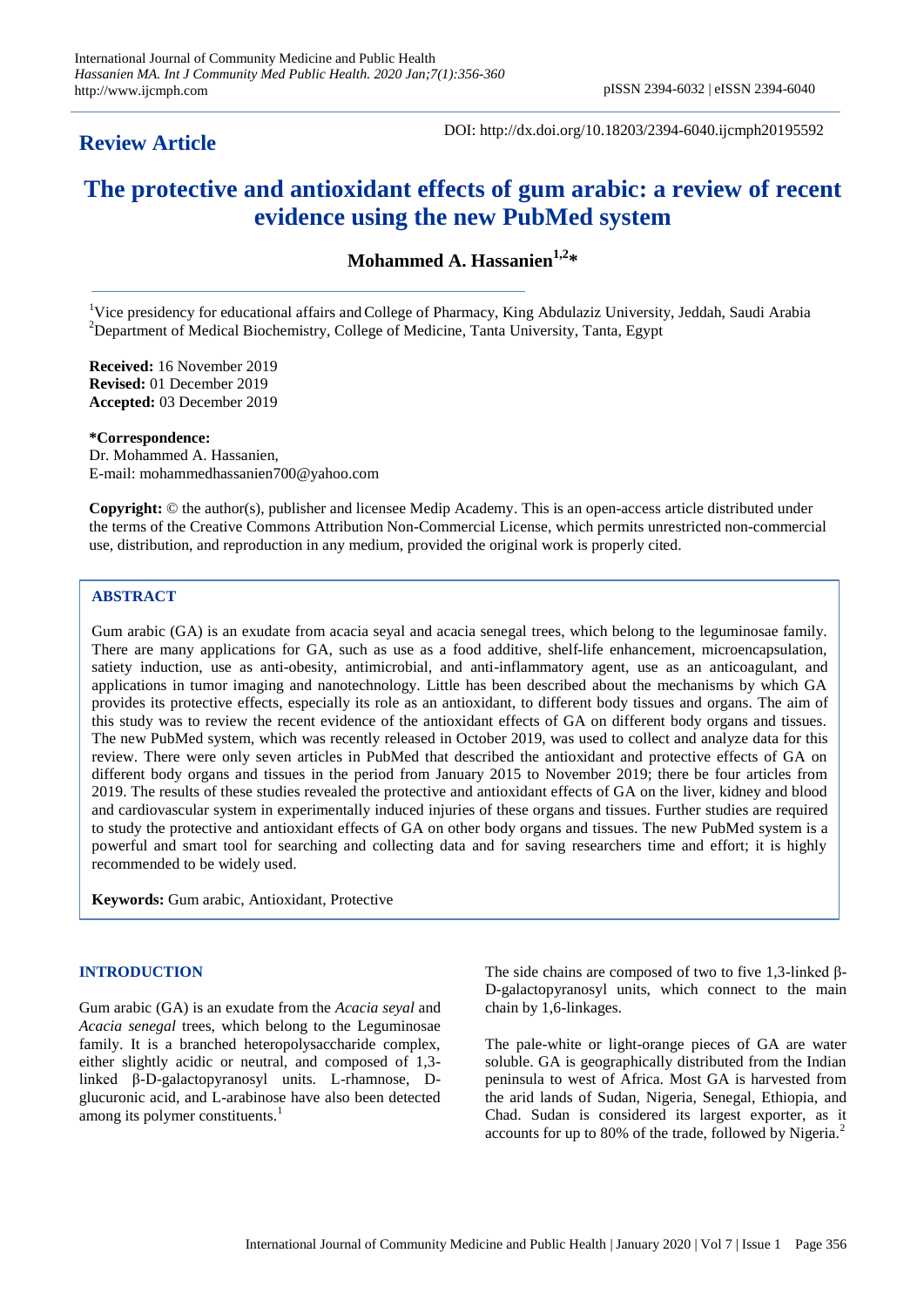There are many applications for GA, such as use as a food additive, shelf-life enhancement, microencapsulation, satiety induction, use as an anti-obesity, antimicrobial, and anti-inflammatory agent, use as an anticoagulant, and applications in tumor imaging and nanotechnology. There is a plethora of research about the protective effects of GA on different body organs and tissues, such as the cardiovascular, gastrointestinal, and renal systems and the teeth. These protective effects are mediated through the following mechanisms: decreased systolic blood pressure, decreasd urea concentrations and plasma phosphate, increased urinary antidiuretic hormone excretion and creatinine clearance, decreased Na+ excretion, increased renal and intestinal excretion of  $Mg^{2+}$ and  $Ca^{2+}$ , and enhanced remineralization of the teeth, which protects against the harshness of acids.<sup>3-6</sup> Little has been described about the mechanisms by which GA provides its protective effects, especially its role as an antioxidant, to different body tissues and organs.<sup>7</sup>

The aim of this study was to review the recent evidence of the antioxidant effects of GA on different body organs and tissues. The new PubMed system, which was recently released in October 2019, was used to collect and analyze data for this review.

#### **METHODS**

A comprehensive search was conducted on the new PubMed database (https://pubmed.ncbi.nlm.nih.gov/)

using all its utilities to retrieve the most specific and relevant data according to the selected key words, (Figure 1). The search was conducted in November 2019. Time limitations were applied by the year of publication from 2015 to 2019, and the articles were limited to only articles in the English language that studied both animal models and humans. All retrieved titles and abstracts were verified to have met the key words, and full publications were reviewed, when necessary. The PubMed search included the following terms: gum arabic (GA) and antioxidant(s). In addition, alternative key words, such as arabic gum and antioxidative(s), were used. A combination of these key words using different search strategies like Boolean operators (e.g., AND, OR) and parentheses were used to retrieve the most specific data.

#### **RESULTS**

Based on the smart search in the new PubMed, Figure 2 and Table 1 illustrate that over the previous 5 years, 171 articles were published with the words GA in their titles. With the use of the Boolean operators OR and AND and parentheses to combine these words with the words antioxidant, antioxidants, and antioxidative, the search retrieved 32 articles from January 2015 to November 2019. The final list of articles was reviewed to include research articles that described the protective antioxidant effects of GA on different body organs or tissues. We retrieved only seven articles to form the final list, which is shown in Figure 2.

#### **Table 1: PubMed search history using different key words.**

| <b>Search number</b>    | <b>Query</b>                                                                                                     | <b>Sort by</b> | <b>Filters</b>     | <b>Results</b> |
|-------------------------|------------------------------------------------------------------------------------------------------------------|----------------|--------------------|----------------|
| 13                      | ((((Gum Arabic [title]) OR (Arabic Gum [title])) AND<br>(antioxidant OR antioxidants Or antioxidative [title]))) | Best match     | from $2015 - 2019$ | 32             |
| 12                      | ((((Gum Arabic [title]) OR (Arabic Gum[title])) AND<br>(antioxidant OR antioxidants OR antioxidative [title]))   | Best match     |                    | 56             |
| 10                      | Antioxidative [title]                                                                                            | Best match     | from $2015 - 2019$ | 1,476          |
| 9                       | Antioxidative [title]                                                                                            | Best match     |                    | 4,724          |
| 8                       | Antioxidants [title]                                                                                             | Best match     | from $2015 - 2019$ | 1,815          |
| 7                       | Antioxidants [title]                                                                                             | Best match     |                    | 9,226          |
| 6                       | Antioxidant [title]                                                                                              | Best match     | from $2015 - 2019$ | 16,229         |
| 5                       | Antioxidant [title]                                                                                              | Best match     |                    | 46,234         |
| $\overline{\mathbf{4}}$ | Arabic Gum [title]                                                                                               | Best match     | from 2015 - 2019   | 17             |
| 3                       | Arabic Gum [title]                                                                                               | Best match     |                    | 32             |
| $\overline{2}$          | Gum Arabic [title]                                                                                               | Best match     | from $2015 - 2019$ | 154            |
|                         | Gum Arabic [title]                                                                                               | Best match     |                    | 383            |



# **Figure 1: New PubMed website.**

Source: https://pubmed.ncbi.nlm.nih.gov/.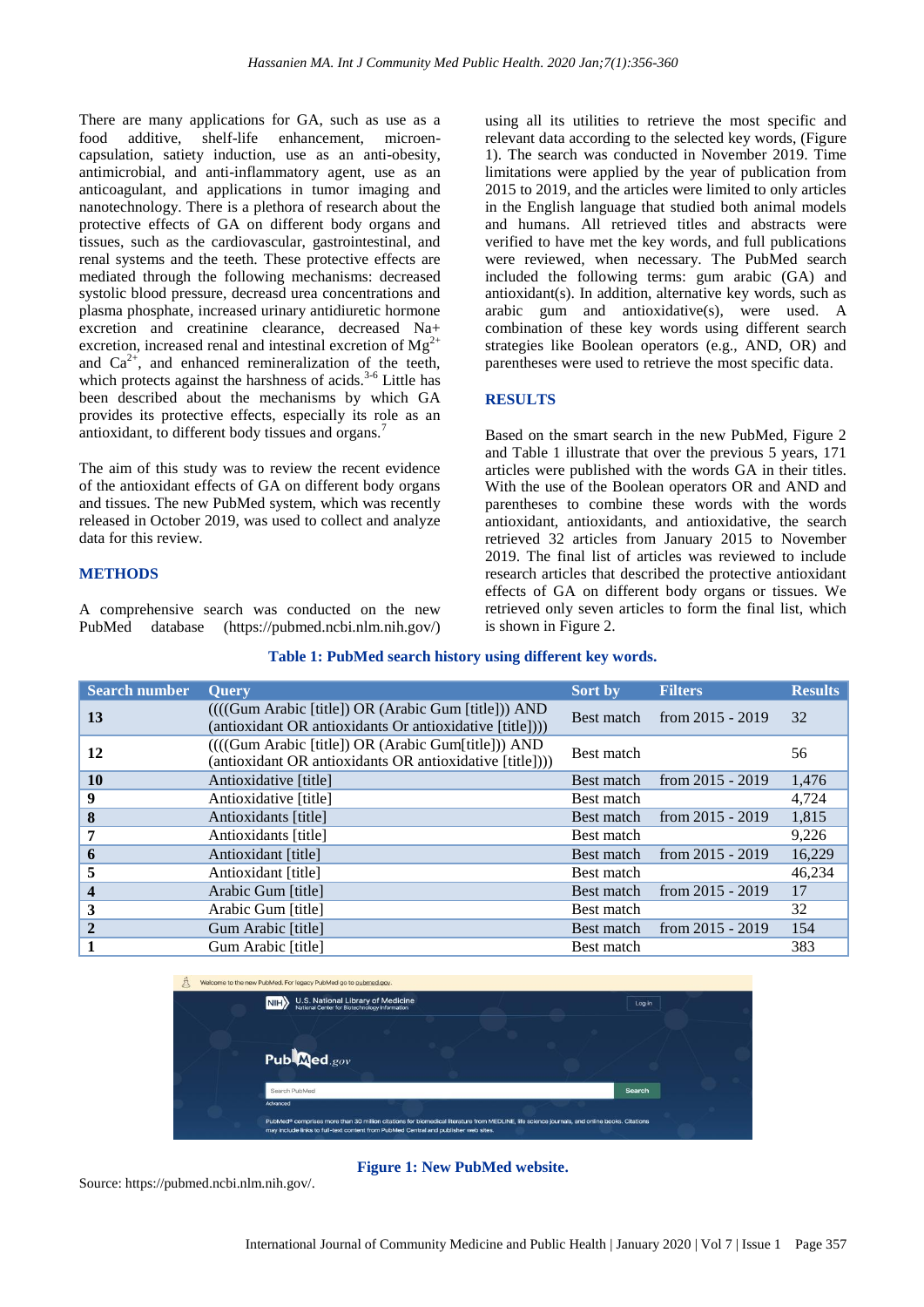| All Fields | ♦                                   |                | Enter a search term                                                                                                                                       | <b>ADD</b>        |                                     |
|------------|-------------------------------------|----------------|-----------------------------------------------------------------------------------------------------------------------------------------------------------|-------------------|-------------------------------------|
|            |                                     |                |                                                                                                                                                           | <b>Show Index</b> |                                     |
| Query box  |                                     |                |                                                                                                                                                           |                   |                                     |
|            | Enter / edit your search query here |                |                                                                                                                                                           | <b>Search</b>     |                                     |
|            | <b>History and Search Details</b>   |                |                                                                                                                                                           | Download          | Delete<br>$\overline{\mathsf{III}}$ |
| Search     | Actions                             | <b>Details</b> | Query                                                                                                                                                     | <b>Results</b>    | Time                                |
| #17        |                                     | $\mathcal{P}$  | Search: (((Gum Arabic[Title]) OR (Arabic Gum[Title]))<br><b>AND (Antioxidant OR Antioxidants Or</b><br>Antioxidative[Title])))) Filters: from 2015 - 2019 | 32                | 08:07:11                            |
| #16        |                                     | $\mathcal{P}$  | Search: ((((Gum Arabic[Title]) OR (Arabic Gum[Title]))<br><b>AND (Antioxidant OR Antioxidants Or</b><br>Antioxidative[Title]))))                          | 56                | 08:06:54                            |
| #12        | $\ddotsc$                           | $\mathcal{P}$  | Search: Antioxidative[Title] Filters: from 2015 - 2019                                                                                                    | 1,476             | 07:59:18                            |
| #11        |                                     | $\mathcal{P}$  | Search: Antioxidative[Title]                                                                                                                              | 4,724             | 07:59:06                            |
| #9         |                                     | $\mathcal{P}$  | Search: Antioxidants[Title] Filters: from 2015 - 2019                                                                                                     | 1,815             | 07:57:40                            |
| #8         |                                     | $\rightarrow$  | Search: Antioxidants[Title]                                                                                                                               | 9,226             | 07:57:30                            |
| #7         |                                     | $\mathcal{P}$  | Search: Antioxidant[Title] Filters: from 2015 - 2019                                                                                                      | 16,229            | 07:57:04                            |
| #6         |                                     | $\mathcal{P}$  | Search: Antioxidant[Title]                                                                                                                                | 46,234            | 07:56:54                            |
| #4         |                                     | $\mathcal{P}$  | Search: Arabic Gum[Title] Filters: from 2015 - 2019                                                                                                       | 17                | 07:55:39                            |
| #3         |                                     | $\rightarrow$  | Search: Arabic Gum[Title]                                                                                                                                 | 32                | 07:55:28                            |
| #2         |                                     | $\rightarrow$  | Search: Gum Arabic[Title] Filters: from 2015 - 2019                                                                                                       | 154               | 07:54:51                            |
| #1         |                                     | ゝ              | Search: Gum Arabic[Title]                                                                                                                                 | 383               | 07:54:38                            |

#### **Figure 2: Screen shot for the retrieved data from new PubMed system.**

Source: Author's search history from the new PubMed: https://pubmed.ncbi.nlm.nih.gov/advanced/#

#### **DISCUSSION**

The aim of this review was to review the recent evidence about the protective and antioxidant effects of GA on different body organs and tissues. The new PubMed system, which was recently released in October 2019, was used for collecting and analyzing data for this review. The new PubMed system has rich features, including improved advanced search, a search history, search details, and filters. It is user-friendly with the options to download and save retrieved data in different and flexible formats.

Based on the PubMed search and review of the collected research articles, there were only seven articles that described the antioxidant and protective effects of GA on different body organs and tissues from January 2015 to November 2019; there were four from 2019 (Table 2).

Kaddam et al studied the antioxidant effects of GA in sickle cell anemia.<sup>9</sup> The authors measured malondialdehyde (MDA) levels, the total antioxidant capacity (TAC), and hydrogen peroxide  $(H_2O_2)$  levels. The results of this study showed a significantly increased TAC and a decrease in the oxidative marker MDA.<sup>9</sup> In addition, Kadaam et al studied the effects of GA supplementation in cases of sickle cell anemia. $12$  The results of their study showed significant improvement in the liver and renal function of patients treated with GA. However, the improvement was not sustained after the first month of the study, and the effects of GA on antioxidant status in those patients were not studied.

Another study was performed by Ahmed et al on the protective effects of GA against hepatic oxidative stress in alloxan-induced diabetes in rats.<sup>15</sup> Oxidative stress to the liver tissue was assessed by measuring the key hepatic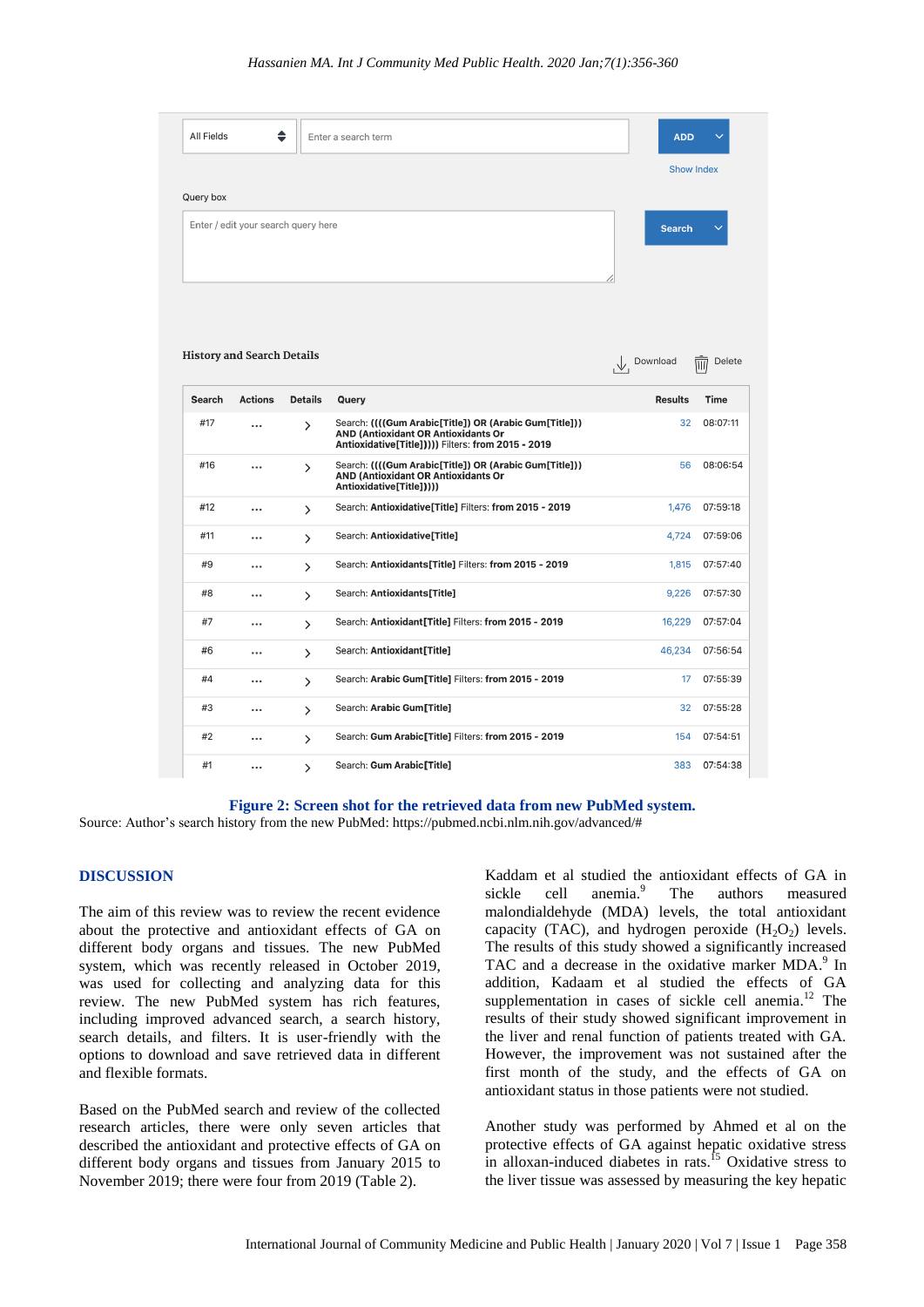enzymes, lipid peroxidation, antioxidant enzymes, and oxidative stress gene expression. The activity levels of the antioxidants enzymes catalase (CAT), superoxide dismutase (SOD), and glutathione peroxidase (GPx) markedly increased in the group that received GA compared to the control and diabetic groups. In addition, GA increased glutathione (GSH) and decreased liver

MDA. In addition, GA significantly reduced the activity levels of liver enzymes, including aspartate transaminase (AST) and alanine transaminase (ALT). The results also suggested that GA may protect the liver by modulating the expression of oxidative stress genes and, thus, can overcome oxidative stress.

| Table 2: Most relevant articles with evidence of the organ or tissue protective effects of GA. |  |  |
|------------------------------------------------------------------------------------------------|--|--|
|------------------------------------------------------------------------------------------------|--|--|

| <b>Title</b>                                                                                                                                         | Authors,<br>reference no.  | Journal/book            | <b>Publication</b><br><b>vear</b> |
|------------------------------------------------------------------------------------------------------------------------------------------------------|----------------------------|-------------------------|-----------------------------------|
| Gum arabic extracts protect against hepatic oxidative stress<br>in alloxan induced diabetes in rats                                                  | Ahmed et al <sup>8</sup>   | Pathophysiology         | 2015                              |
| Gum arabic as novel anti-oxidant agent in sickle cell<br>anemia, phase II trial                                                                      | Kaddam et al <sup>9</sup>  | <b>BMC</b> Hematol      | 2017                              |
| The hepatoprotective effect of selenium-enriched yeast and<br>gum arabic combination on carbon tetrachloride-induced<br>chronic liver injury in rats | Hamid et al $^{10}$        | J Food Sci              | 2018                              |
| Gum arabic ameliorates impaired coagulation and<br>cardiotoxicity induced by water-pipe smoke exposure in<br>mice                                    | Nemmar et al <sup>11</sup> | <b>Front Physiol</b>    | 2019                              |
| Biochemical effects and safety of gum arabic (acacia<br>senegal) supplementation in patients with sickle cell anemia                                 | Kaddam et al $^{12}$       | <b>Blood Res</b>        | 2019                              |
| The effect of arabic gum on renal function in reversible<br>unilateral ureteric obstruction                                                          | Hammad et al $^{13}$       | <b>Biomolecules</b>     | 2019                              |
| Water pipe smoke exposure triggers lung injury and<br>functional decline in mice: protective effect of gum arabic                                    | Nemmar et $al14$           | Oxid Med Cell<br>Longey | 2019                              |

The third study in this review also described the hepatoprotective effect of GA in combination with selenium-enriched yeast (SY) on carbon tetrachlorideinduced chronic liver injury.<sup>10</sup> The results of this study were similar to those obtained by Ahmed et al in reduction of elevated hepatic enzymes and the increase in the total antioxidant capacity, which was more effective with the combination of  $SY$  and  $GA$ <sup>15</sup> In addition to these similar findings, the GA and SY combination significantly restored the hepatic hydroxyproline concentration and the histopathological changes. Liver inflammation was further improved through the inhibition of nuclear factor-kappa B (NF-κB), tumor necrosis factor alpha (TNF-α), monocyte chemotactic protein-1 (MCP-1), cyclooxygenase-2 (COX-2), and toll-like receptor 4 (TLR-4). In all the study's findings, the SY and GA combination could obviously ameliorate chronic liver injury greater than SY or GA alone.

The protective and antioxidant effects of GA on the impaired coagulation and cardiotoxicity induced by waterpipe smoke exposure in mice was studied by Nemmar et al.<sup>11</sup> The obtained data show that GA ameliorates waterpipe smoke-induced oxidative stress, cardiovascular inflammation, coagulation, apoptosis, and DNA damage through a mechanism which might involve nuclear factor erythroid-derived 2-like 2 (Nrf2) activation. Nemmar et al also studied the protective effects of GA on lung injury that was induced by waterpipe smoke exposure in mice.<sup>14</sup> They concluded that GA significantly improved the biochemical, molecular, physiological, and histological indices of lung toxicity in mice exposed to water pipe smoke.

The last study was conducted by Hammad et al and described the protective effects of GA on kidney function in mice with induced unilateral ureteric obstruction.<sup>13</sup> The results of the study revealed a significant improvement in the biochemical, molecular, histological, and physiological indices of lung toxicity in mice treated with GA. In addition, GA administration significantly decreased airway hyperreactivity, which resulted from methacholine induced by WPS.

# **CONCLUSION**

There were only seven articles in PubMed that studied the antioxidant and protective effects of GA on different body organs and tissues from January 2015 to November 2019; there be four in 2019. The results of these studies revealed the protective and antioxidant effects of GA on the liver, kidney, blood and cardiovascular system, in experimentally induced injuries of these organs and tissues.

# *Recommendations*

Further studies are required to study the protective and antioxidant effects of GA on other body organs and tissues and to compare with the currently available